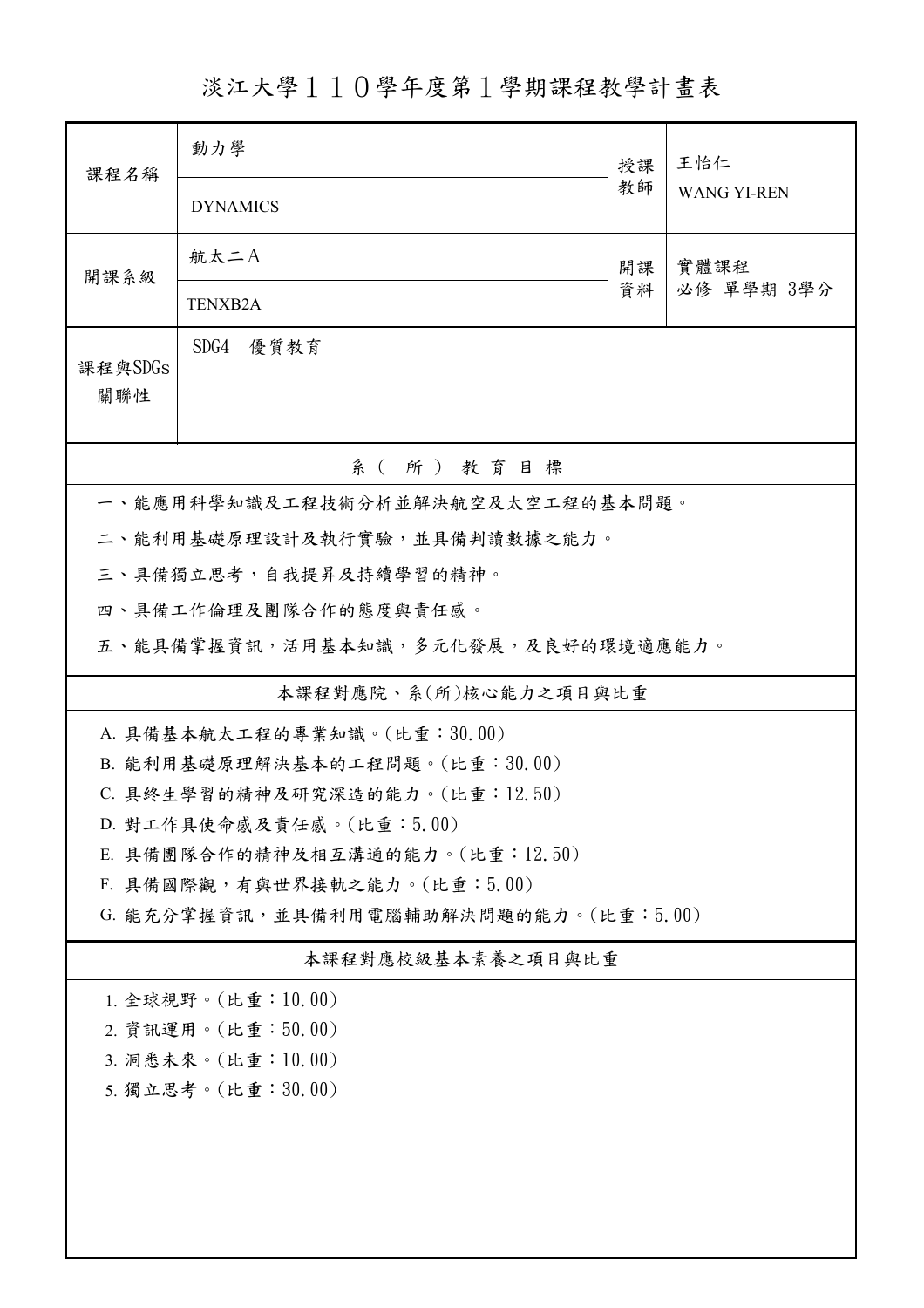| 本課程內容包含質點平面及三度空間之運動學,亦即先教導同學初步將機械物體 |  |
|-------------------------------------|--|
| 之行為視為質點,而探討其位置、速度及加速度之變化。第二部分則為質點力動 |  |
| 學,亦即在平面或三度空間的運動再加入力的關連性。第三及第四部分則分別探 |  |
| 討剛體的平面運動學及力動學,以做為日後修習振動學、飛行力學或分析工程問 |  |
| 題之基礎。                               |  |

課程簡介

Dynamics is a subject rich in its varied applications; therefore, it is important that the students develop a feel for realistically modeling an engineering problem. Consequently, this course is to provide the students a working knowledge of the motions of bodies and the forces that accompany or cause those motions. The topics include the plane and 3-D kinematics of particles, plane and 3-D kinetics of particles, and the kinematics and kinetics of rigid bodies in plane motion, which are the bases of further studies in Aerospace Engineering.

本課程教學目標與認知、情意、技能目標之對應

將課程教學目標分別對應「認知(Cognitive)」、「情意(Affective)」與「技能(Psychomotor)」 的各目標類型。

一、認知(Cognitive):著重在該科目的事實、概念、程序、後設認知等各類知識之學習。

二、情意(Affective):著重在該科目的興趣、倫理、態度、信念、價值觀等之學習。

三、技能(Psychomotor):著重在該科目的肢體動作或技術操作之學習。

| 序<br>號         | 教學目標(中文)                           |                               |                | 教學目標(英文)                                                                                                               |       |
|----------------|------------------------------------|-------------------------------|----------------|------------------------------------------------------------------------------------------------------------------------|-------|
|                | 1 1、使學生了解物體運動中, 位<br>置、速度及加速度之關係。  |                               |                | 1. To make students understand the relation<br>between position, velocity, and acceleration.                           |       |
|                | 2 2、使學生了解物體受力前後與相<br>對應之物理行為模式的關係。 |                               |                | 2. To make students understand the relation<br>between applied forces and the corresponding<br>reaction of a body.     |       |
|                | 3 3、使學生了解質點及剛體在力學<br>行為上之差別。       |                               |                | 3. To make students understand the difference<br>between particles and rigid bodies in the forced<br>behaviors.        |       |
|                | 4 4、培養學生利用數學及物理觀念<br>分析工程問題的能力。    |                               |                | 4. To make students develop the ability of analyzing<br>engineering problems with mathematics and physics<br>theorems. |       |
|                | 教學目標之目標類型、核心能力、基本素養教學方法與評量方式       |                               |                |                                                                                                                        |       |
| 序號             | 目標類型                               | 院、系 $(\kappa)$<br>核心能力   基本素養 | 校級             | 教學方法                                                                                                                   | 評量方式  |
| $\mathbf{1}$   | 認知                                 | <b>ABC</b>                    | 12             | 講述、討論                                                                                                                  | 測驗、作業 |
| 2              | 認知                                 | <b>DEF</b>                    | 35             | 講述、討論                                                                                                                  | 測驗、作業 |
| 3              | 技能                                 | AG                            | 1              | 講述、討論                                                                                                                  | 測驗、作業 |
| $\overline{4}$ | 技能                                 | <b>BE</b>                     | $\overline{2}$ | 講述、討論                                                                                                                  | 測驗、作業 |
|                |                                    |                               |                |                                                                                                                        |       |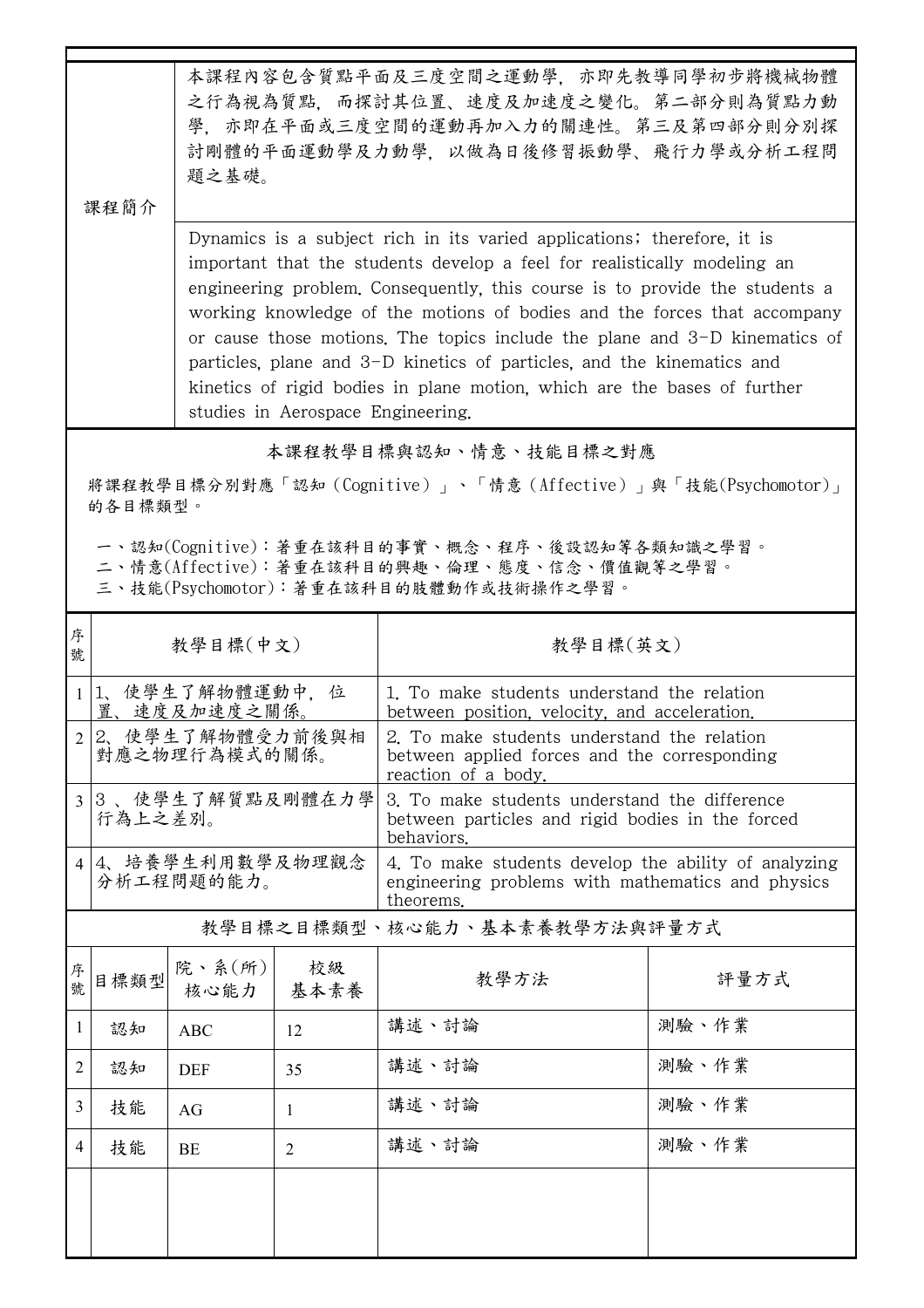| 授課進度表          |                               |                                                                                                     |  |  |
|----------------|-------------------------------|-----------------------------------------------------------------------------------------------------|--|--|
| 週<br>次         | 日期起訖                          | 內 容 (Subject/Topics)<br>備註                                                                          |  |  |
|                | $110/09/22$ ~<br>110/09/28    | Kinematics of material points or particles<br>Part I.                                               |  |  |
| $\overline{2}$ | $110/09/29$ ~<br>110/10/05    | Position, velocity, and acceleration                                                                |  |  |
| 3              | $110/10/06 \sim$<br>110/10/12 | Cylindrical coordinates                                                                             |  |  |
| $\overline{4}$ | $110/10/13$ ~<br>110/10/19    | Tangential and normal components                                                                    |  |  |
| 5              | $110/10/20$ ~<br>110/10/26    | Part II.<br>Kinetics of Particles and mass center of<br>bodies                                      |  |  |
| 6              | $110/10/27$ ~<br>110/11/02    | Newton's laws and Euler's laws                                                                      |  |  |
|                | $110/11/03$ ~<br>110/11/09    | Motions of Particles and of M.C. of bodies-1                                                        |  |  |
| 8              | $110/11/10$ ~<br>110/11/16    | Motions of Particles and of M.C. of bodies-2                                                        |  |  |
| $\mathbf Q$    | $110/11/17$ ~<br>110/11/23    | 期中考試週                                                                                               |  |  |
| 10             | $110/11/24$ ~<br>110/11/30    | Motions of Particles and of M.C. of bodies-3                                                        |  |  |
| 11             | $110/12/01$ ~<br>110/12/07    | Momentum form of Euler's 1st law                                                                    |  |  |
| 12             | $110/12/08$ ~<br>110/12/14    | Euler's 2nd law (the momentum equation)                                                             |  |  |
| 13             | $110/12/15$ ~<br>110/12/21    | Part III. Kinematics of plane motion of a rigid body                                                |  |  |
| 14             | $110/12/22$ ~<br>110/12/28    | Velocity, and angular velocity relationship                                                         |  |  |
| 15             | $110/12/29$ ~<br>111/01/04    | Instantaneous center for zero velocity                                                              |  |  |
| 16             | $111/01/05$ ~<br>111/01/11    | Acceleration and angular acceleration relationship-1                                                |  |  |
| 17             | $111/01/12$ ~<br>111/01/18    | Acceleration and angular acceleration relationship-2                                                |  |  |
| 18             | $111/01/19$ ~<br>111/01/25    | 期末考試週                                                                                               |  |  |
| 修課應<br>注意事項    |                               | 1.本課程期待同學以積極態度參與學習,踴躍發問或提出建設性的意見。課程內<br>容有連慣性、缺席可能造成以後的內容不易瞭解。                                      |  |  |
| 教學設備           |                               | 電腦、投影機                                                                                              |  |  |
| 教科書與<br>教材     |                               | Beer & amp; Johnston "Vector Mechanics for Engineers Dynamics" 10th<br>Ed. McGraw-Hill 東華 (新月) 書局代理 |  |  |
| 參考文獻           |                               | R. C. Hibbeler, "Engineering Mechanics - Dynamics," 11th Ed. Pearson &<br>Prentice Hall歐亞書局代理       |  |  |